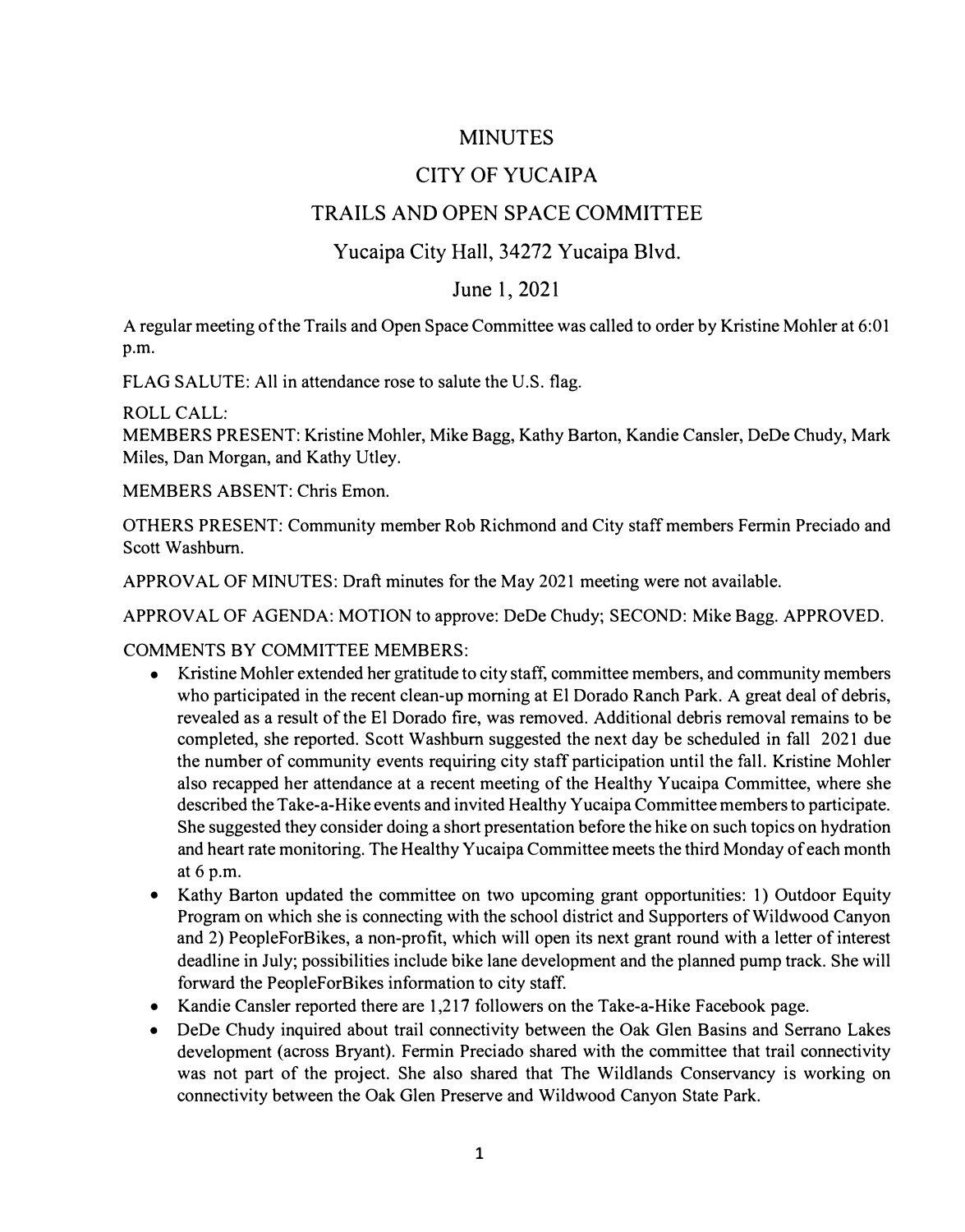#### PUBLIC COMMENT: None.

CORRESPONDENCE: No correspondence addressed to the committee has been received.

FLOOD CORRIDOR PROTECTION GRANT: No update.

TAKE-A-HIKE:

• The next hike is scheduled for Saturday, June 12, 2021, starting from Crafton Hills Park. Kathy Barton will lead the long hike east toward Yucaipa Regional Park. Kristine Mohler will lead the short hike and bring water and granola bars. DeDe Chudy will inquire about the possibility of a hike at Los Rios Ranch in Oak Glen in July.

ADOPT-A-TRAIL PROGRAM

• Mark Miles inquired about the status of doggie poop stations at the trailhead of Canyon View Trail and Wilson Creek East Trail. Scott Washburn reported the materials have been delivered and installation is planned.

DESIGNATED PUBLIC MULTI-USE TRAILS: No update.

TRAIL CONNECTIVITY: City contact with property owners downstream of the Wildwood Basins is pending.

CRAFTON HILLS CONSERVANCY: Rob Richmond reported that a group of volunteers recently hand watered the oak trees that had been planted near the parking are of the soccer complex. He believes they will thrive and, when mature, create a pleasing environment at the entrance.

YUCAIPA EQUESTRIAN ARENA COMMITTEE: Kathy Utley reported that activity is beginning to pick up as pandemic restrictions are eased. There was recently a 2-day show and a sorting is planned.

YUCAIPA VALLEY CONSERVANCY: DeDe Chudy reported that the conservancy is concerned about the issue of housing density, and expressed its concerns at a recent City Council meeting.

SUPPORTERS OF WILDWOOD CANYON: DeDe Chudy reported the next board meeting will be in mid-July.

STAFF REPORT:

• Fermin Preciado reported that the next meeting of the Parks and Recreation Commission is June 23, 2021, at 6 p.m. Mark Miles plans to attend.

TRAILS STANDARDS & TRAIL MAP: No update.

OTHER BUSINESS:

- Adopt a Park El Dorado Ranch Park: No update.
- Ad Hoc Committee Reports

Ad Hoc Committee Mountain Bike Park: Fermin Preciado reported that the city anticipates a clearance letter from the state Department of Fish and Wildlife and that the City Council must then accept the contract work before the single-track mountain bike trail can be opened to the public. Final approval is anticipated in mid-July. Kathy Barton will inform